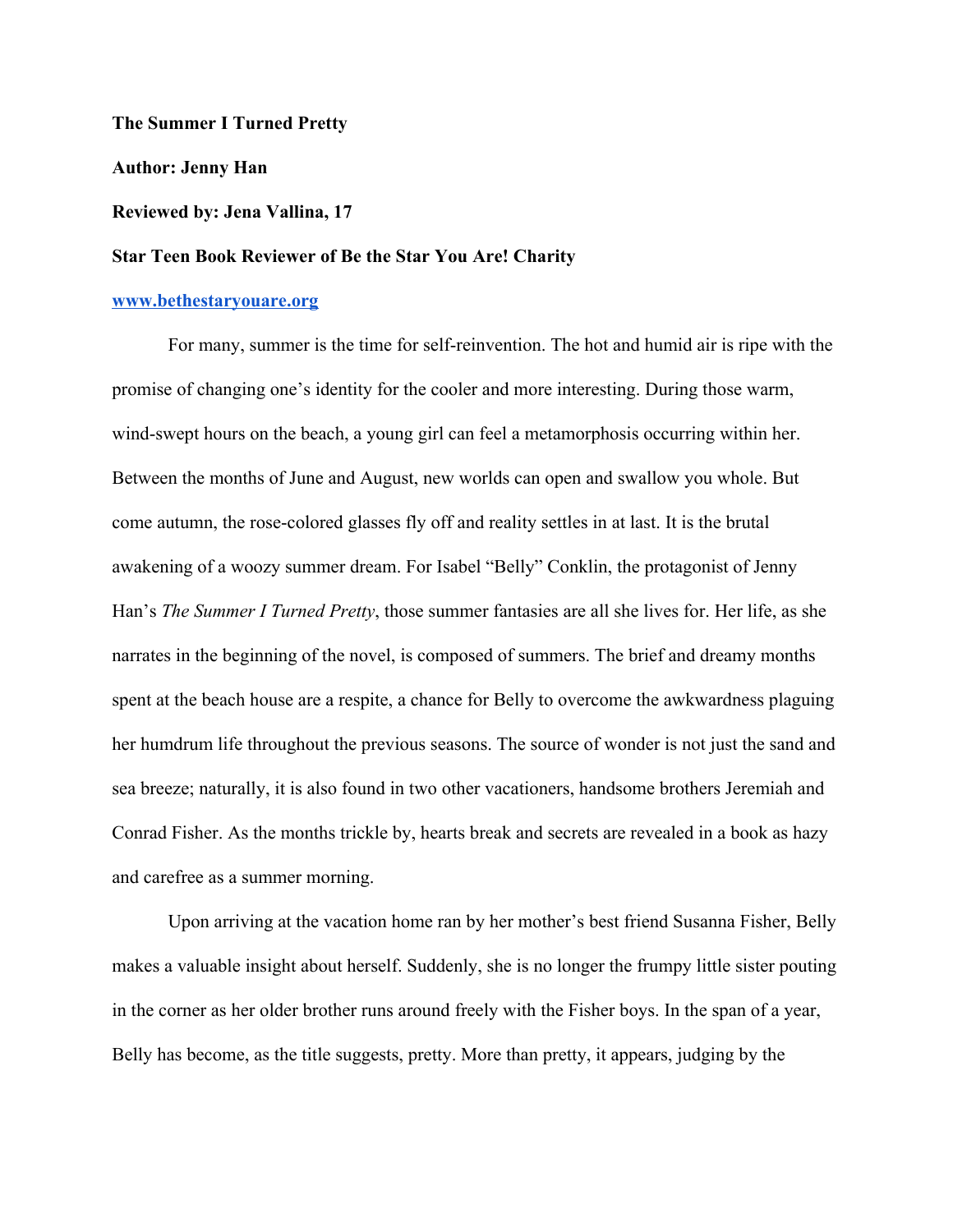startled reactions of Jeremiah and Conrad. While Belly only views Jeremiah as a friend, she is thrilled by Conrad's interest, having nursed a crush on him for ages. Interspersed with Belly's tumultuous saga of romance and newfound beauty are vignettes detailing her prior experiences on the beach at a younger, notably more awkward age. In these chapters, the reader discovers the origins of Belly's feelings for Conrad and the roots of her friendship with not just the boys, but Susanna. Inflicted with breast cancer, Susanna appears to be in remission. Her disease plagues the book, a firm reminder of tragedy prevailing over even the most magical of summers. Belly's story is not entirely idyllic, as one might glean from the title. She may have become beautiful, but she has not become wise. As a protagonist, Belly suffers from insecurities abound as she frequently changes her mind about which boy to embark on a summer romance with. The candidates are the dark and rebellious Conrad, the sweet and seemingly naïve Jeremiah, and the friendly face from the past Cam. Readers expecting a tedious love square might be sourly disappointed, as the biggest dilemmas are usually fought internally. In fact, there isn't that much romance or passion in the book. The drama to be found all occurs not in the actual plotline but within Belly's excitable little head.

Belly's self-preoccupation might just be the bane of *The Summer I Turned Pretty*. Han can nonetheless be praised for her deft and nuanced portrayal of teenage girlhood. Belly's vulnerabilities speak true to the realities of being young and clueless, yet wore on my nerves as I continued reading. She whines constantly, flittering from boy to boy and creating emotionally wrought tension out of the most minor of incidents. While perhaps realistic to the hormonecharged years common to teenagers, it is grating and alienating to the reader who cannot help but hope Belly finally matures. This isn't a traditional love story, where girl meets boy and chaos